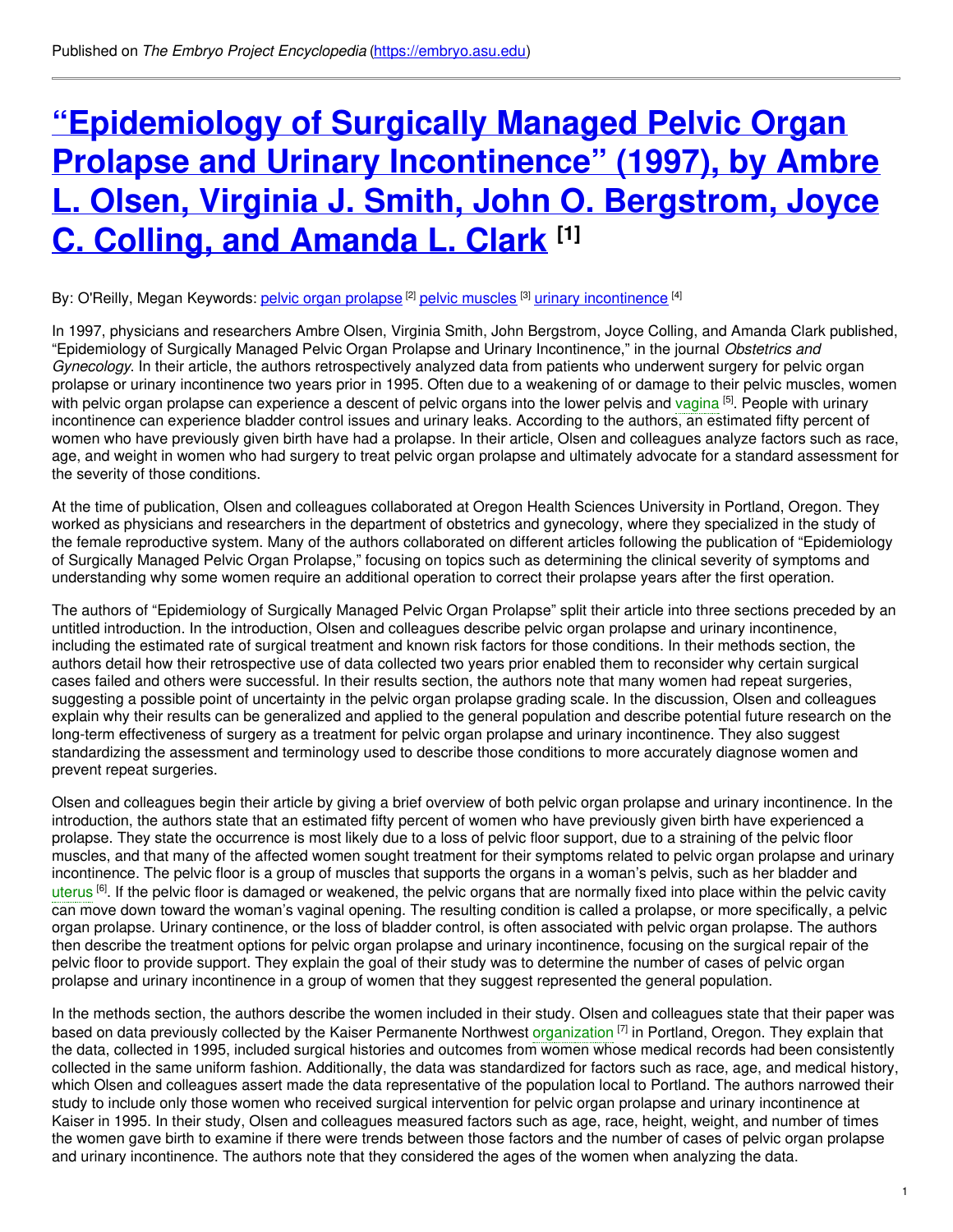Also in, "Materials and Methods," Olsen, Smith, Bergstrom, Colling, and Clark describe the parameters they used to narrow the data. They first determined the number of women who received surgical cases to treat pelvic organ prolapse and urinary incontinence, specified by age. To assess prolapse severity, the authors assigned and separated the terms used by physicians to describe a woman's prolapse, thereby categorizing at a specific and standardized grade. They then divided the analyzed surgeries into three treatment categories, pelvic organ prolapse, urinary incontinence, or both. They also considered repeat surgeries, the time between those surgeries, and what that meant for the successes of the initial surgeries. The authors state that they classified their population by condition and surgical outcome to note the number of women undergoing surgery for either condition and how effective surgery was in managing their condition.

In the results section, the authors describe that the annual rate of surgery to treat pelvic organ prolapse and urinary incontinence was higher for older women. They also found that the risk a woman had of undergoing at least one operation to treat those conditions over her lifetime was about eleven percent. The authors found that women who underwent surgery to only treat urinary incontinence were younger, more obese, and more likely to have chronic lung disease than the women who only had surgery to treat pelvic organ prolapse. Olsen and colleagues admit that the physicians' descriptions of pelvic floor support were initially variable. However, the authors found that, by using their new classification, physicians would have assigned most of the women in their study with a moderate prolapse. According to Mayo Clinic, a woman with a moderate prolapse often experiences symptoms that interfere with her daily life. Olsen and colleagues then compared the number of repeat operations with first operations and found that over twenty-nine percent of women in their study had to undergo repeat procedures. That suggests that, for many women, their initial procedures did not effectively resolve the prolapse. In addition, those first surgeries may have also caused additional prolapses. The authors note that the time between operations decreased between each of the following repairs, meaning that the long-term success decreased with each additional surgery.

In the discussion section, Olsen, Smith, Bergstrom, Colling, and Clark describe the results of their study in terms of its application to the local population. They begin by describing the known incidence of pelvic floor dysfunction and surgical management, stating that many women are asymptomatic, meaning that they do not experience any symptoms. As a result, those women often do not seek out surgical intervention, and thereby, the incidence of surgery underestimates the incidence of asymptomatic pelvic floor dysfunction. The authors explain that some women cannot receive surgery due to limited healthcare access and lower financial capabilities to pay for medical care. Therefore, they state that their results may not represent women who may not be able to access surgery for reasons outside of their control. Olsen and colleagues describe why other researchers may be able to apply their results to a population representative of similar demographics. They restate that their study group was representative of the relative age, socioeconomic status, ethnicity, and gender among women local to Portland. They mention that their findings may not accurately represent minority populations because the women in their study were predominately white.

Also in their discussion, the authors describe that trends differed between women who underwent surgery for either pelvic organ prolapse or urinary incontinence based on age, weight, and risk factors. The authors state that the difference in population characteristics between women affected by pelvic organ prolapse and urinary incontinence could suggest that the conditions have different causes. While the two conditions share similar causes like vaginal childbirth and [pregnancy](https://embryo.asu.edu/search?text=pregnancy) <sup>[8]</sup>, Olsen and colleagues indicate that investigating additional causes had potential for a future study. The authors explain that across both surgical treatments, many women had to have repeat surgeries for both, indicating a high rate of surgical failure. The fact that surgeries were not initially successful in treating the prolapse, or resulted in reoccurring prolapse, shows that the surgical methods were not effective. The authors suggest further research into the development of more effective surgery techniques to lessen the need for repeated surgeries.

Olsen and colleagues then propose potential explanations for the rates of surgical failure and propose future studies. The authors explain that their data uncovered a lack of consistent descriptions among physicians for categorizing and explain the overall severity of the pelvic floor dysfunction. The authors state that the lack of a standard and equal system for description could result in a misdiagnosis on the severity of the woman's prolapse. That means that a physician may not have treated a woman's prolapse entirely if the physician did not treat the prolapse aggressively enough. They state that may explain why many of the surgeries were not successful. The authors state that other researchers should consider investigating the long-term effectiveness of surgery to treat pelvic floor disorders, such as pelvic organ prolapse and urinary incontinence. They suggest that developing a standard of terms and assessments to describe symptoms, pelvic support, and pelvic floor function would be useful.

Other researchers studying similar female reproductive disorders have cited Olsen and colleagues' article "Epidemiology of Surgically Managed Pelvic Organ Prolapse" over 3600 times as of 2021. Many of those researchers built upon the premise suggested by the authors for more standardized assessments of pelvic organ prolapse. As of 2021, several systems standardize the assessment of pelvic organ prolapse, including the Pelvic Organ Prolapse Quantification System, also known as POP-Q. Medical societies such as the International Continence Society and the American Urogynecological Society have referenced the use of the POP-Q system as a potential means for effective scoring and grading of pelvic organ prolapse.

Olsen and colleagues' article estimated the number of women treated for pelvic organ prolapse and urinary incontinence with surgery at the time of the article's publication, and worked to understand why some treatments failed. Their article was one of the first to note trends between the characteristics of women in the population, such as race and weight, and the rate of surgical treatment for the conditions. Not only did they identify a hindrance in surgical effectiveness based off of an unstandardized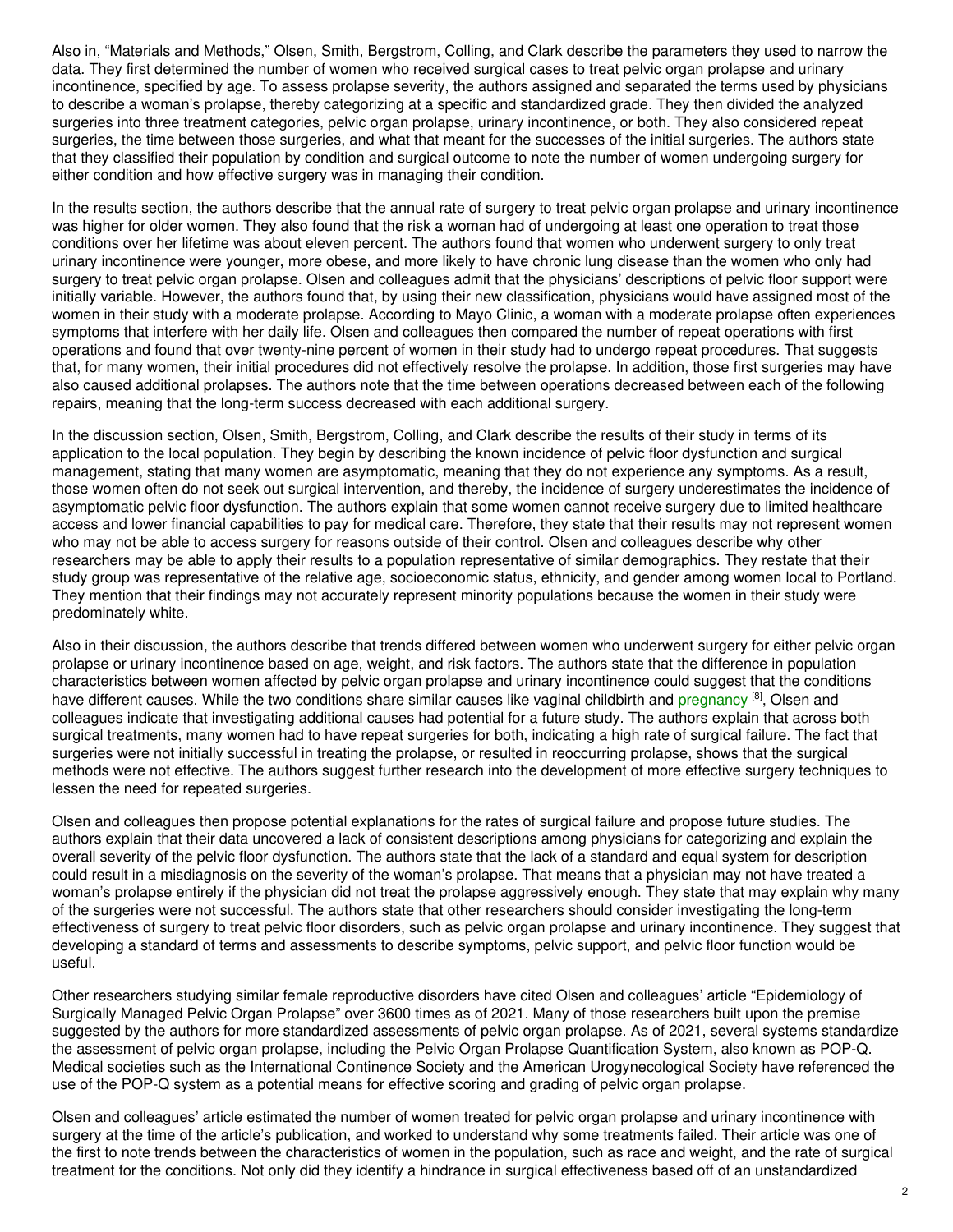scoring system, Olsen and colleagues also encouraged further research into the long-term effectiveness of surgical treatment for both pelvic organ prolapse and urinary incontinence.

# **Sources**

- 1. Denman, Mary Anna, W. Thomas Gregory, Sarah H. Boyles, Virginia Smith, S. Renee Edwards, and Amanda L. Clark. "Reoperation 10 Years After Surgically Managed Pelvic Organ Prolapse and Urinary Incontinence." *American Journal of Obstetrics and Gynecology* 198 (2008): 555.
- 2. Ghetti, Chiara, W. Thomas Gregory, S. Renee Edwards, Lesley N. Otto, and Amanda L. Clark. "Pelvic Organ Descent and Symptoms of Pelvic Floor Disorders." *American Journal of Obstetrics and Gynecology*193 (2005): 53–7.
- 3. Maher, Christopher, Benjamin Feiner, Kaven Baessler, and Corina Schmid. "Surgical Management of Pelvic Organ Prolapse in Women." *Cochrane Database of Systematic Reviews*4 (2013).
- <https://www.cochranelibrary.com/cdsr/doi/10.1002/14651858.CD004014.pub5/full> <sup>[9]</sup> (Accessed March 17, 2020). 4. "Menopause, Perimenopause, and Postmenopause." Cleveland Clinic. <https://my.clevelandclinic.org/health/diseases/15224-menopause-perimenopause-and-postmenopause> <sup>[10]</sup> (Accessed
- March 17, 2020).
- 5. Olsen, Ambre L., Virginia J. Smith, John O. Bergstrom, Joyce C. Colling, and Amanda L. Clark. "Epidemiology of Surgically Managed Pelvic Organ Prolapse and Urinary Incontinence." *Obstetrics & Gynecology* 89 (1997): 501–6.
- 6. "Pelvic Floor Dysfunction." Cleveland Clinic.<https://my.clevelandclinic.org/health/diseases/14459-pelvic-floor-dysfunction>  $[11]$  (Accessed March 17, 2020).
- 7. "Pelvic Organ Prolapse." Office on Women's Health, US Department of Health and Health Services. <https://www.womenshealth.gov/a-z-topics/pelvic-organ-prolapse><sup>[12]</sup> (Accessed March 17, 2020).
- 8. Persu, Cristian, Christopher R. Chapple, Victor Cauni, Stefan Gutue, and Petrisor Geavlete. "Pelvic Organ Prolapse Quantification System (POP–Q)–a New Era in Pelvic Prolapse Staging." *Journal of Medicine and Life* 4 (2011) 75–81. <https://www.ncbi.nlm.nih.gov/pmc/articles/PMC3056425/> [<sup>13]</sup> (Accessed March 17, 2020).
- 9. "Urinary Incontinence." Mayo Clinic, Mayo Foundation for Medical Education and Research. <https://www.mayoclinic.org/diseases-conditions/urinary-incontinence/symptoms-causes/syc-20352808> [14] (Accessed March 17, 2020).
- 10. "Uterine Prolapse." Mayo Clinic, Mayo Foundation for Medical Education and Research. <https://www.mayoclinic.org/diseases-conditions/uterine-prolapse/symptoms-causes/syc-20353458> <sup>[15]</sup> (Accessed March 17, 2020).

In 1997, physicians and researchers Ambre Olsen, Virginia Smith, John Bergstrom, Joyce Colling, and Amanda Clark published, "Epidemiology of Surgically Managed Pelvic Organ Prolapse and Urinary Incontinence," in the journal Obstetrics and Gynecology. In their article, the authors retrospectively analyzed data from patients who underwent surgery for pelvic organ prolapse or urinary incontinence two years prior in 1995. Often due to a weakening of or damage to their pelvic muscles, women with pelvic organ prolapse can experience a descent of pelvic organs into the lower pelvis and vagina. People with urinary incontinence can experience bladder control issues and urinary leaks. According to the authors, an estimated fifty percent of women who have previously given birth have had a prolapse. In their article, Olsen and colleagues analyze factors such as race, age, and weight in women who had surgery to treat pelvic organ prolapse and ultimately advocate for a standard assessment for the severity of those conditions.

# **Subject**

[Reproductive](https://embryo.asu.edu/library-congress-subject-headings/reproductive-system-female) health services <sup>[16]</sup> Reproductive health <sup>[17]</sup> Reproductive system, Female <sup>[18]</sup> [Genital](https://embryo.asu.edu/library-congress-subject-headings/genital-organs) organs <sup>[19]</sup> Reproductive organs <sup>(20]</sup> [Reproductive](https://embryo.asu.edu/library-congress-subject-headings/reproductive-system) system <sup>(21)</sup> Pelvic Organ [Prolapse](https://embryo.asu.edu/medical-subject-headings/vaginal-vault-prolapse) <sup>(22)</sup> [Urogenital](https://embryo.asu.edu/medical-subject-headings/urogenital-prolapse) Prolapse <sup>(23)</sup> Vaginal Vault Prolapse <sup>(24)</sup> [Pelvic](https://embryo.asu.edu/medical-subject-headings/pelvic-pain) Pain <sup>(25)</sup> [Epidemiological](https://embryo.asu.edu/medical-subject-headings/epidemiological-monitoring) Monitoring<sup>[26]</sup> [Epidemiologic](https://embryo.asu.edu/medical-subject-headings/epidemiologic-factors) Factors<sup>[27]</sup>

# **Topic**

[Publications](https://embryo.asu.edu/topics/publications)<sup>[28]</sup> [Disorders](https://embryo.asu.edu/topics/disorders)<sup>[29]</sup>

# **Publisher**

Arizona State University. School of Life Sciences. Center for Biology and Society. Embryo Project Encyclopedia.

### **Rights**

Copyright Arizona Board of Regents Licensed as Creative Commons Attribution-NonCommercial-Share Alike 3.0 Unported (CC BY-NC-SA 3.0) http://creativecommons.org/licenses/by-nc-sa/3.0/

### **Format**

[Articles](https://embryo.asu.edu/formats/articles)  $^{\rm [30]}$